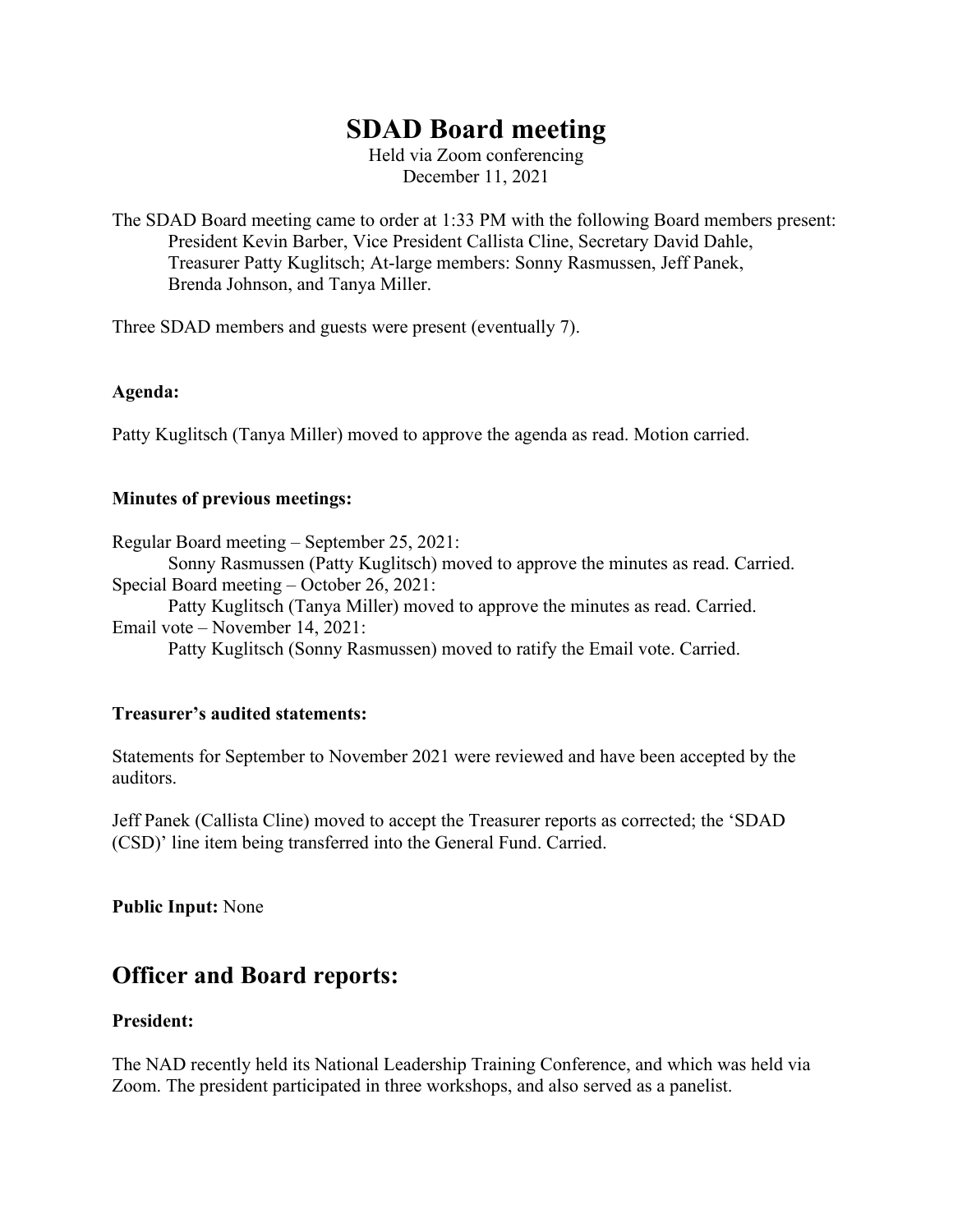The NAD is working on a collaboration with the Hands & Voices organization and is currently underway with a state-level collaboration survey.

SDAD participated in the 'Rake the Town' event with Augustana Deaf Awareness and  $Z/P$ VRS, and did two residences.

CSD recently distributed a focus survey to South Dakota residents and is now setting up a focus group to go over the results.

SDSD recently held an open house at its new location. The President arrived a little late, after many people had left, but understands there was a good-sized crowd at the beginning. It was also interesting to note that some of the media had inquired as to where the classrooms were located.

SDAD received a letter from Dr. Frank Turk asking for a one-time donation of \$265 to help defray the costs of mailing the first four quarterly issues of the new Jr. NAD quarterly newsletter 'Stronger Together Courier', after which other state organizations will be asked to contribute each year afterwards.

An updated copy of the 2021-2023 SDAD Strategic Plan was distributed to the Board with current statuses of the various short-term goals.

The President is still looking for a replacement at-large member; he had asked the younger women members if any were interested with no luck; will reach out to other members next.

He is still looking for a new Accessibility Committee Chair. Also, he is still looking for a new Education Committee chair. He might have one possibility that he will share with the committee to see if they would be willing to work with that person.

# **Treasurer:**

SDAD currently has 156 members, and an updated membership form is currently being developed for distribution next month.

The Treasurer also apologized for the last-minute timing of the reports – her recent vacation and the auditors' availability made it a challenge to get everything completed in time.

On the topic of E-payment systems, several were reviewed and of the systems considered, PayPal Charity was recommended for Board approval as the best of the available options.

# **Committee reports:**

# **Cultural Heritage (Scott Miller):**

Scott Miller was not available for the meeting, but does have updated information regarding hiring someone to help with scanning photos, etc. The Board will hold a special meeting (via Zoom) on Tuesday December 14th to go over the bid proposals.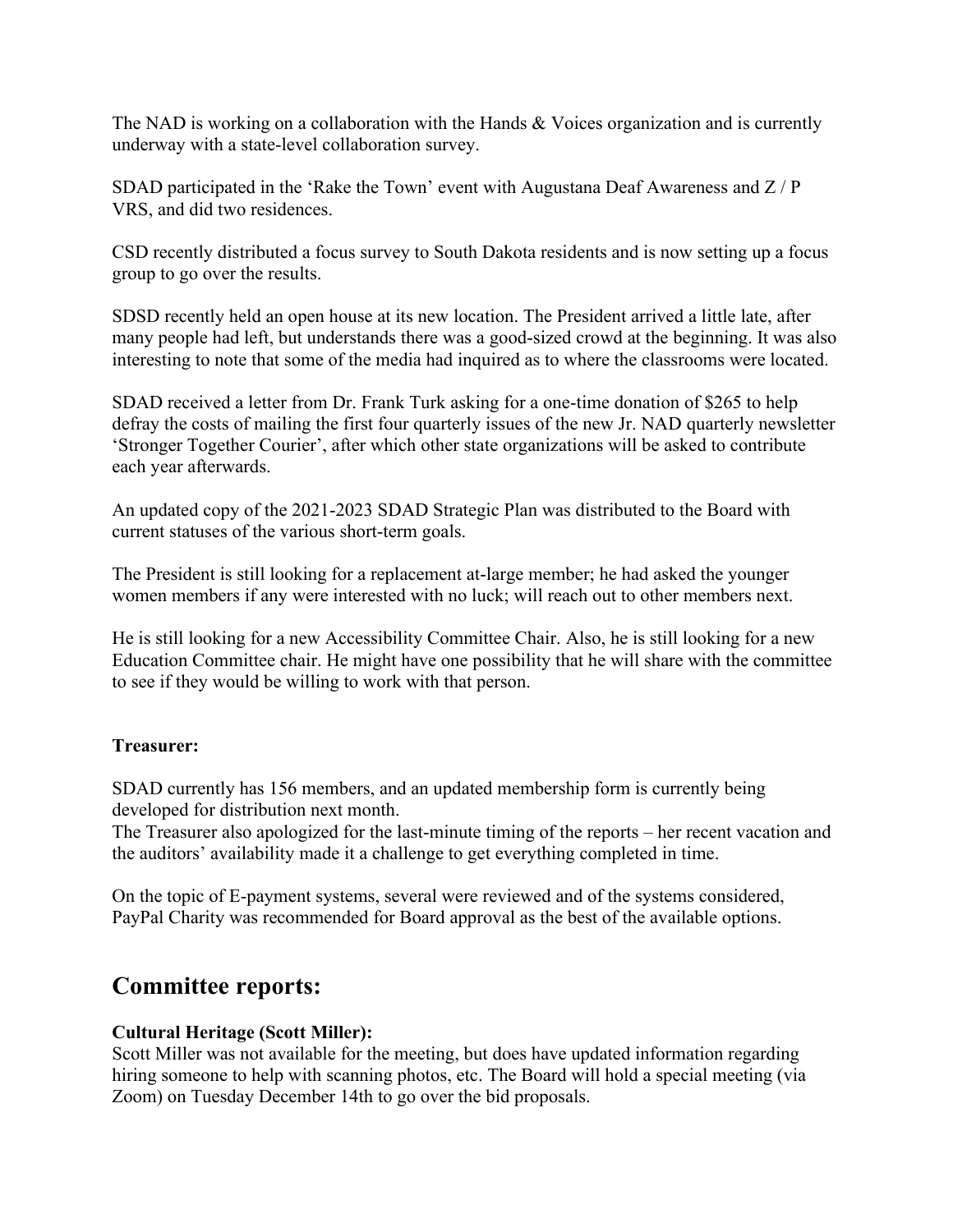### **Games (David Dahle for Steve Janecek):**

In addition to choosing the site for the 2022 SDAD Super Bowl Party, the committee discussed some issues with Bank Nite. One is that there is no minimum number of players before proceeding with the drawing versus Bingo and SFingo. The one main long-running issue with Bank Nite is that we have a large number of people on the list who have likely played only once and are not likely to come back and play on a regular basis, and the difficulty of verifying whether some of these people are still alive.

# **2023 SDAD Conference (Colleen Barber):**

The committee has secured two meeting rooms and a block of 50 hotel rooms at the Ramkota Hotel in Pierre, SD for the SDAD Conference to be held on June 23-24, 2023. The special room rate for the conference is \$94 and is valid if reserved by May 22, 2023.

### **Ad hoc Interpreting task force (Kevin Barber for Tom Kober):**

The final report has been distributed, and the group will continue without the state-level people to review the relevant state Codified Laws and Administrative Rules. Tanya Miller will take Kevin Barber's place on the task force so Kevin Barber can participate as ex-officio.

# **Unfinished business:**

The proposal from September 2021 regarding extending access to Zoom to the SDAD members as a membership perk remains on the table.

# **New Business:**

- 1. Sonny Rasmussen (Patty Kuglitsch) moved to make a one-time donation to Jr. NAD to help with the first year's costs of Frank Turk's new quarterly newsletter, 'Stronger Together Courier'. Carried.
- 2. Patty Kuglitsch (Callista Cline) moved to accept Sonny Rasmussen's recommendation of PayPal Charity as SDAD's E-payment solution. Carried.
- 3. Patty Kuglitsch (Brenda Johnson) moved that the Games Committee continue trying to verify the remaining group of 108 'unknown' people. Carried.
- 4. Callista Cline (Sonny Rasmussen) moved to add a requirement that a minimum of 10 players is required before starting Bank Nite, in line with the other SDAD games. Carried.
- 5. Patty Kuglitsch (Callista Cline) moved to approve the new policy for usage of the community and conference rooms at the Simpson building. Carried. (Patty Kuglitsch abstained)